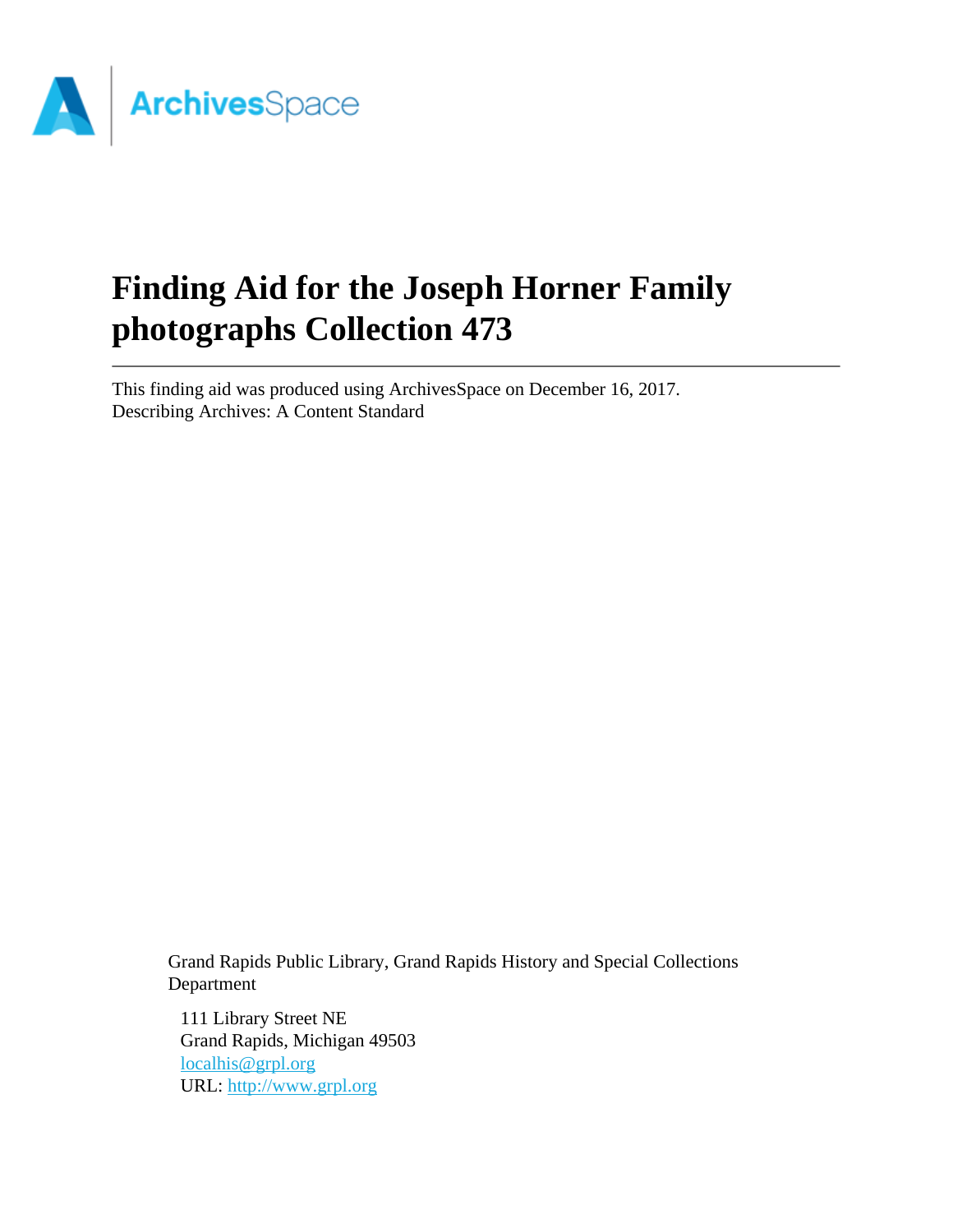# <span id="page-1-0"></span>**Table of Contents**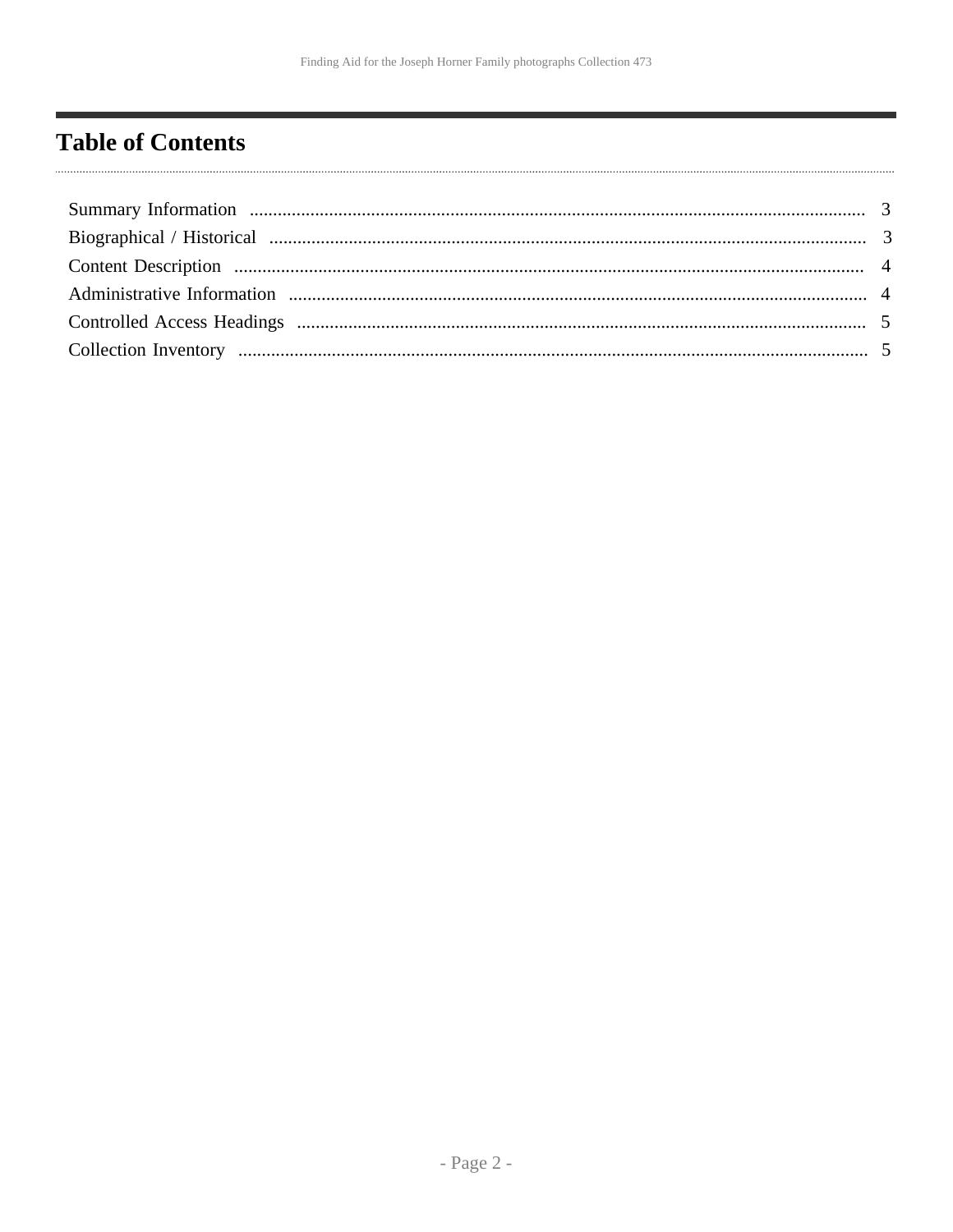## <span id="page-2-0"></span>**Summary Information**

| <b>Repository:</b>           | Grand Rapids Public Library, Grand Rapids History and Special<br><b>Collections Department</b>                                                                                                                                                                                                                                                                                                                                                                                                          |
|------------------------------|---------------------------------------------------------------------------------------------------------------------------------------------------------------------------------------------------------------------------------------------------------------------------------------------------------------------------------------------------------------------------------------------------------------------------------------------------------------------------------------------------------|
| Source:                      | Nicola Horner Kaftan                                                                                                                                                                                                                                                                                                                                                                                                                                                                                    |
| <b>Title:</b>                | Joseph Horner Family photographs                                                                                                                                                                                                                                                                                                                                                                                                                                                                        |
| ID:                          | Collection 473                                                                                                                                                                                                                                                                                                                                                                                                                                                                                          |
| Date [bulk]:                 | bulk                                                                                                                                                                                                                                                                                                                                                                                                                                                                                                    |
| <b>Physical Description:</b> | 1 Linear Feet One Box                                                                                                                                                                                                                                                                                                                                                                                                                                                                                   |
| <b>Physical Description:</b> | Fair                                                                                                                                                                                                                                                                                                                                                                                                                                                                                                    |
| Abstract:                    | Joseph Horner was born in England in 1861 and moved to Grand<br>Rapids, Mich. in 1873. He became a prominent business man and<br>raised a family of seven children. This material consists of two<br>large family photo albums spanning 1895 through 1907. Mostly<br>they contain family and vacation photos of West Michigan but the<br>albums also contain photos of trains and shipping, the Ann Arbor 1907<br>Interschoolastic Track and Field meet, and Consumer Ice Co. trucks<br>and operations. |

**^** [Return to Table of Contents](#page-1-0)

## <span id="page-2-1"></span>**Biographical / Historical**

Joseph Horner moved to Grand Rapids, Mich. from England in 1873 at the age of 12 with his parents Rev. John and Emma Horner. In 1873 he returned to England where he was employed by the Northeastern Railroad, first as a telegraph operator and later as a ticket agent and then manager of freight. He returned to the United States in1880 and for a short time was employed by the Berkey and Gay Furniture Co. He was then an associate with the Old First National Bank of Grand Rapids as a bookkeeper and as a manager of the clearinghouse. He also installed the first bookkeeping system in the Michigan Trust Co. of which he was the director. In 1892 Mr. Horner purchased the South Grand Rapids Ice and Coal Co. In 1894 the South Grand Rapids Ice and Coal Co. merged with Consumers Ice Co. and Joseph served as president and manager until 1930, when the business was sold to the City Ice & Fuel Co. of Cleveland, Ohio. Mr. Horner was in charge of the Michigan properties of the latter company until his retirement in 1937 and remained on the board of directors after his retirement. During his time in the ice industry the yearly capacity of the Consumers Ice co. was 8,000 tons of natural ice and at the end of his tenure Consumers Ice Co. capacity had grown to 80,000 tons of artificial ice. He was the president of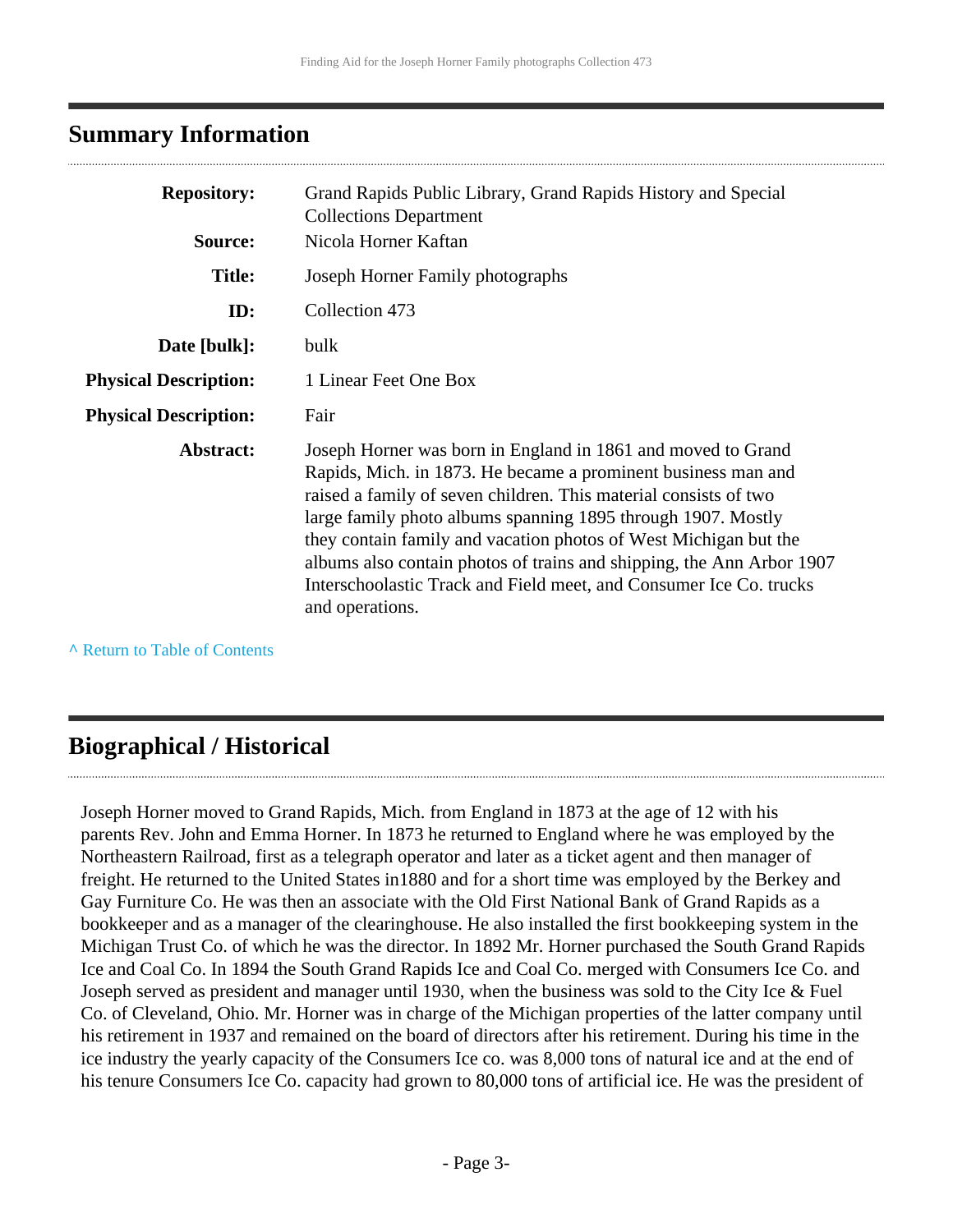the Schuller Ice Co., of Toledo Ohio, the Great Lakes Chemical Corporation and of the Manistee, Mich. Iron Works.

He was a member of the Masonic Lodge, Commandery (K. T.) and Shrine, Rotary club, Grand Rapids Assn. of Commerce, Cascade Hills Country Club, YMCA, Citizens History Association, and First Methodist church. His hobbies were outdoor sports, especially golf, fishing, boating, and hunting. He owned a private lake known as "Twin Wood" located in Newaygo County, Mich. where he maintained a summer residence.

On Aug 12, 1884, Joseph Horner married Sara Elizabeth Knowlson who was born in Albany, N.Y. They had seven children together and their eldest, Abram Horner, was president and general manager of the Knowlson Fuel & Materials co., Grand Rapids, Mich. Joseph Jr. was the manager of the "Green Bay (Wis.) Gazette. Their next children Robert, Walter, and William died when they were children. Catherine married A. C. Hamilton of Grand Rapids, Mich. Their last child, Julia, married Charles Greenway of Kalamazoo, Mich. She had four children before passing away, Charles, James, Thomas, and William.

**^** [Return to Table of Contents](#page-1-0)

## <span id="page-3-0"></span>**Content Description**

Two large photo albums mainly containing vacation and family photographs. There are also photos of the Boardman River, Lake Michigan, trains and shipping related to Joseph Horner's businesses, and the 1907 Ann Arbor Interscholastic Track and Field competition. Photographs are unique in that they are homemade snapshots often with the children doing hand stands or other tricks. Many of the photographs have an unexpected artistry.

**^** [Return to Table of Contents](#page-1-0)

### <span id="page-3-1"></span>**Administrative Information**

#### **Publication Statement**

Grand Rapids Public Library, Grand Rapids History and Special Collections Department

111 Library Street NE Grand Rapids, Michigan 49503 [localhis@grpl.org](mailto:localhis@grpl.org) URL:<http://www.grpl.org>